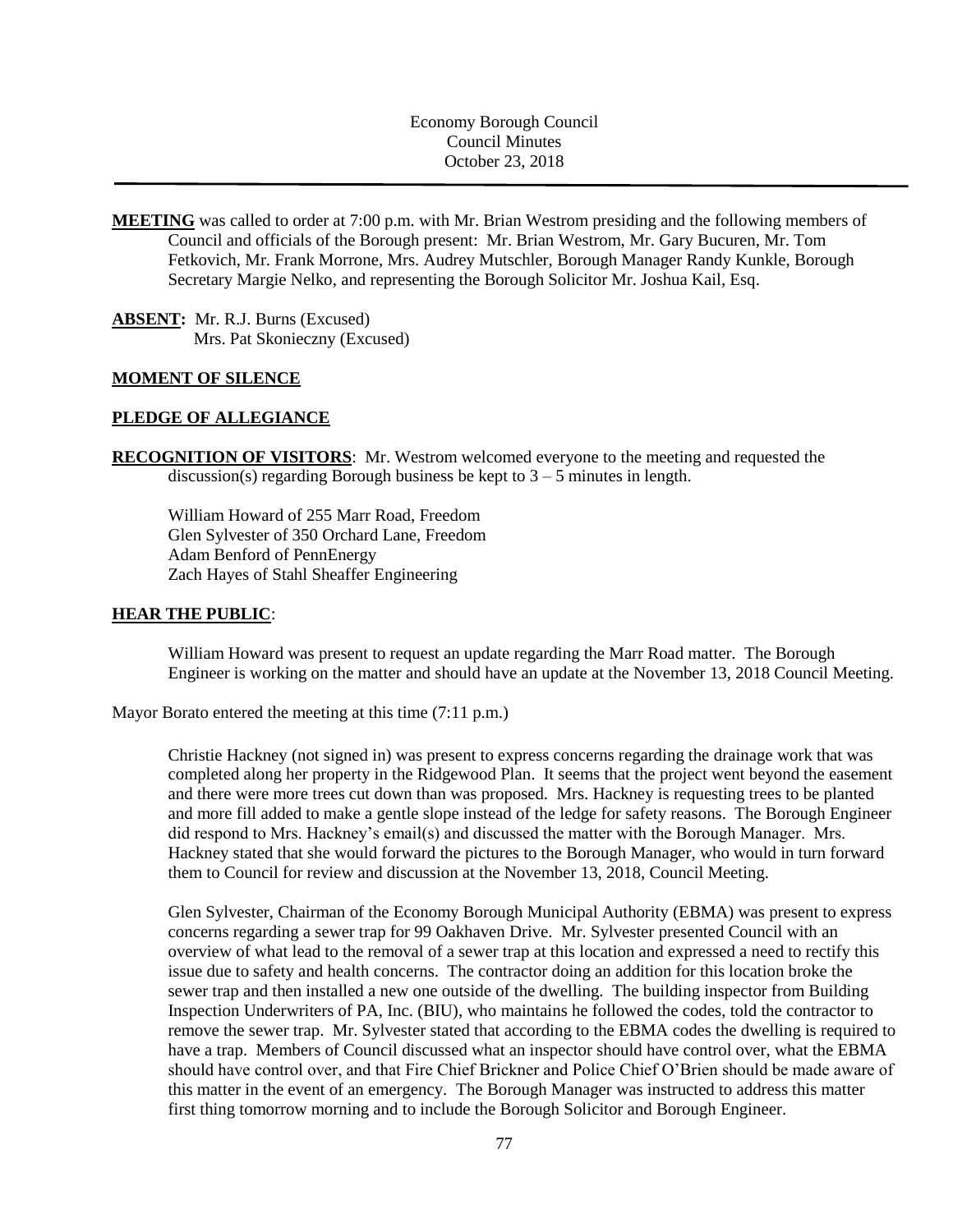- **MINUTES** of the Regular Meeting held on September 11, 2018, were presented to Council. **After some discussion, the motion of Mrs. Mutschler, seconded by Mr. Fetkovich to approve the Regular Meeting Minutes of September 11, 2018, was unanimously carried.**
- **MINUTES** of the Regular Meeting held on October 9, 2018, were presented to Council. **After some discussion, the motion of Mrs. Mutschler, seconded by Mr. Bucuren to approve the Regular Meeting Minutes of October 9, 2018, was unanimously carried.**
- **FINANCE COMMITTEE**: Mrs. Mutschler, Chairperson of the Finance Committee, stated that the first budget meeting was last week and after getting more information there will be another meeting.

# **ORDINANCE COMMITTEE**: No Report.

- **PARKS and RECREATION COMMITTEE**: Mr. Fetkovich, Chairperson of the Parks and Recreation Committee, stated that the preliminary plans for the Breakfast with Santa are being worked on and is being scheduled for December 8, 2018 from 9 a.m. to 11 a.m.
- **PERSONNEL COMMITTEE**: Mr. Westrom, Chairperson of the Personnel Committee, stated that there has been an abundance of Public Works Department applications received and interviews will be set up.

# **PROPERTY and BUILDING COMMITTEE**: No Report.

## **PUBLIC SAFETY COMMITTEE**: No Report.

# **PUBLIC WORKS (PW) COMMITTEE**: No Report.

**MAYOR'S REPORT**: Mayor Borato presented Council with updates regarding the following issues:

- 1. Police Vehicle Purchase The vehicle has been ordered.
- 2. Police Department Remodeling Mazzant Painting & Disaster Restoration has started the remodeling project.
- **SOLICITOR'S REPORT**: The Borough Solicitor presented Council with updates regarding the following issue(s):
	- 1. Heart and Lung Policy The Borough Solicitor stated that the Economy Borough Police Officers Association does not want to deal with the policy until the next contract. The Borough Manager expressed concerns regarding the lack of a policy to follow in an instance where an employee requests Heart and Lung. Members of Council discussed who would approve/deny the request, what counts as Heart and Lung, and whether this policy changes the contract or the police department benefits. A procedure policy should be followed in order to permit the Borough Manager to make a decision to approve or deny the request and/or ask the Police Chief questions necessary to make the decision. If the applicant is denied, then it could be appealed and brought to Council for a decision. The Borough Manager reviewed recent incidents where the office had no knowledge of an injury until it was time to produce payroll. The Borough Secretary requested the policy to include a procedure directing the secretary on how the employee is to be paid prior to the request being approved or denied because of an issue that had occurred. The Borough Manager is to distribute to Council the proposed policy (step by step procedure) for review and to notify Council of any requests received.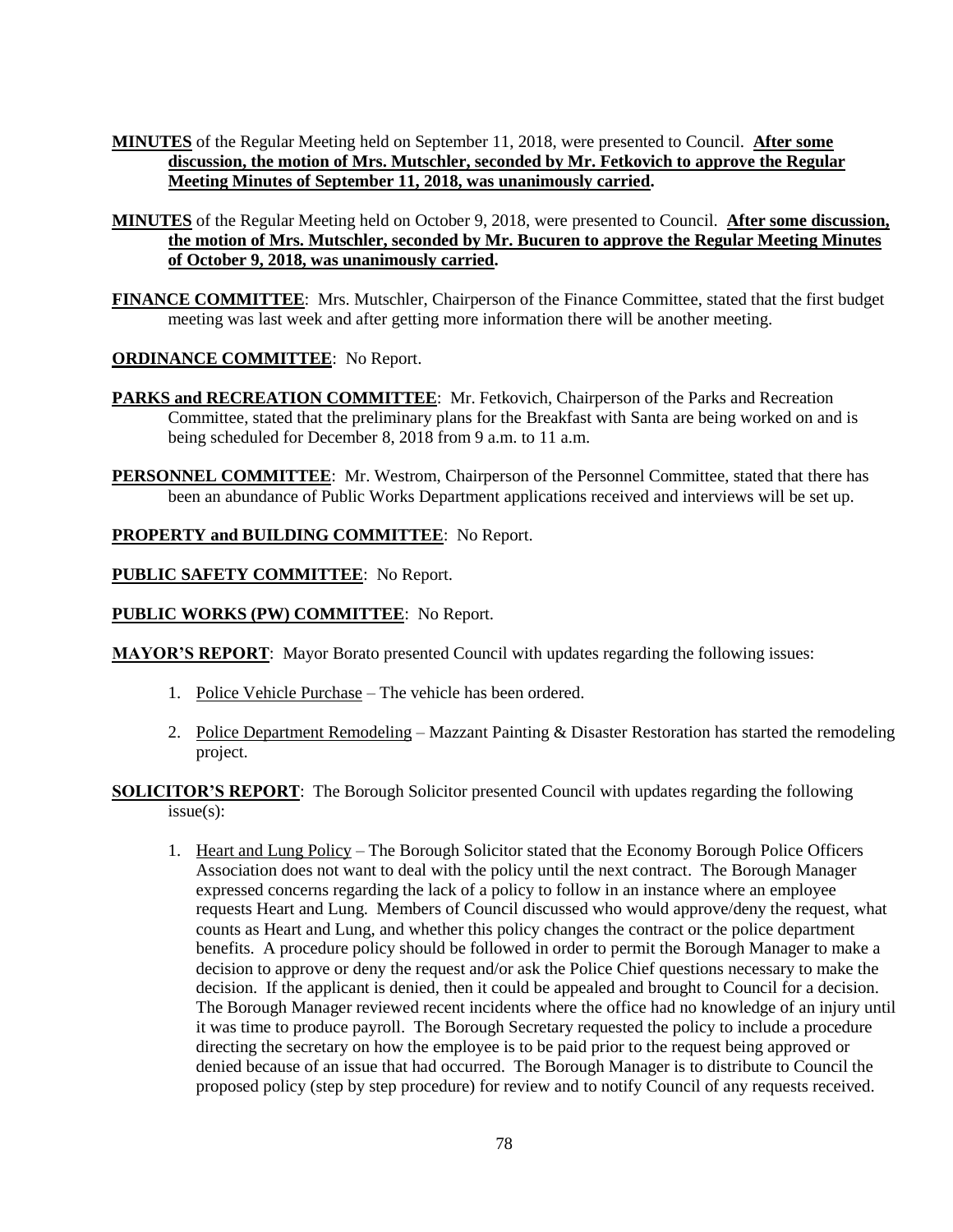2. PennEnergy Resources, LLC Oil & Gas Lease Agreement – The Borough Solicitor stated that after his contact with PennEnergy, they have agreed to make some changes to the lease.

Mrs. Mutschler asked Mr. Benford if blasting has happened at other sites. Mr. Benford stated that the blasting is for well pad B46 and yes it happens everywhere, including the B15 well.

Mr. Benford presented Council with an update regarding the proposed use of Amsler Ridge Road as an access road. A geotechnical investigation report was submitted to the Borough Engineer and is awaiting approval to do the core bore testing. Members of Council discussed concerns regarding the possible upgrades to the road, the widening of the road and traffic flow with the larger trucks. The Borough Manager inquired if Amsler Ridge Road is approved, would the road upgrade(s) be the same as Hoenig Road due to the road holding up very well. Mr. Hayes stated that the same type of analysis report was done, and any recommendations made would follow the same format.

**ENGINEER'S REPORT** – The Borough Manager presented Council with updates regarding the following issue(s):

- 1. Ridgewood Plan Drainage Issue No discussion on this matter.
- 2. Green Forest Culvert Issue No discussion on this matter.
- 3. PennEnergy Access Road This matter was discussed under the Solicitor's Report portion of the meeting.
- 4. Cooney Hollow Slide A Geotech proposal was received and a final design will be completed. The Borough Manager presented to Council information regarding the Geotech proposal costing approximately \$13,000.00-\$14,000.00 and the final design costing approximately \$10,000.00 which does not include the work to be done.

# **OLD BUSINESS**:

- 1. Non-organized Employee Pay No updates or discussion on this matter.
- 2. Borough Building and Public Works Department Video Cameras No discussion on this matter.
- 3. Police Department Excess Tires No discussion on this matter.
- 4. Custodian Position Mrs. Mutschler asked what the status was on this matter. The Borough Manager stated that Mr. Welton has accepted the offer and will start on November 1, 2018. The Borough Solicitor and Chief O'Brien have been alerted that background checks need done.
- 5. Cortright Condemnation (345 Springer Road) No discussion on this matter.
- 6. Fee Resolution No updates or discussion on this matter.

# **NEW BUSINESS**:

1. 2018-2019 Salt Contract(s) - The Borough Manager presented Council with the background of the Beaver County Regional Council of Governments (BCRCOG) 2018-2019 Municipal Rock Salt bid(s). Members of Council discussed the Beaver County Times article, the possibility of rebidding, the possibility of cutting in other material and how the roads are treated to help reduce the salt usage.